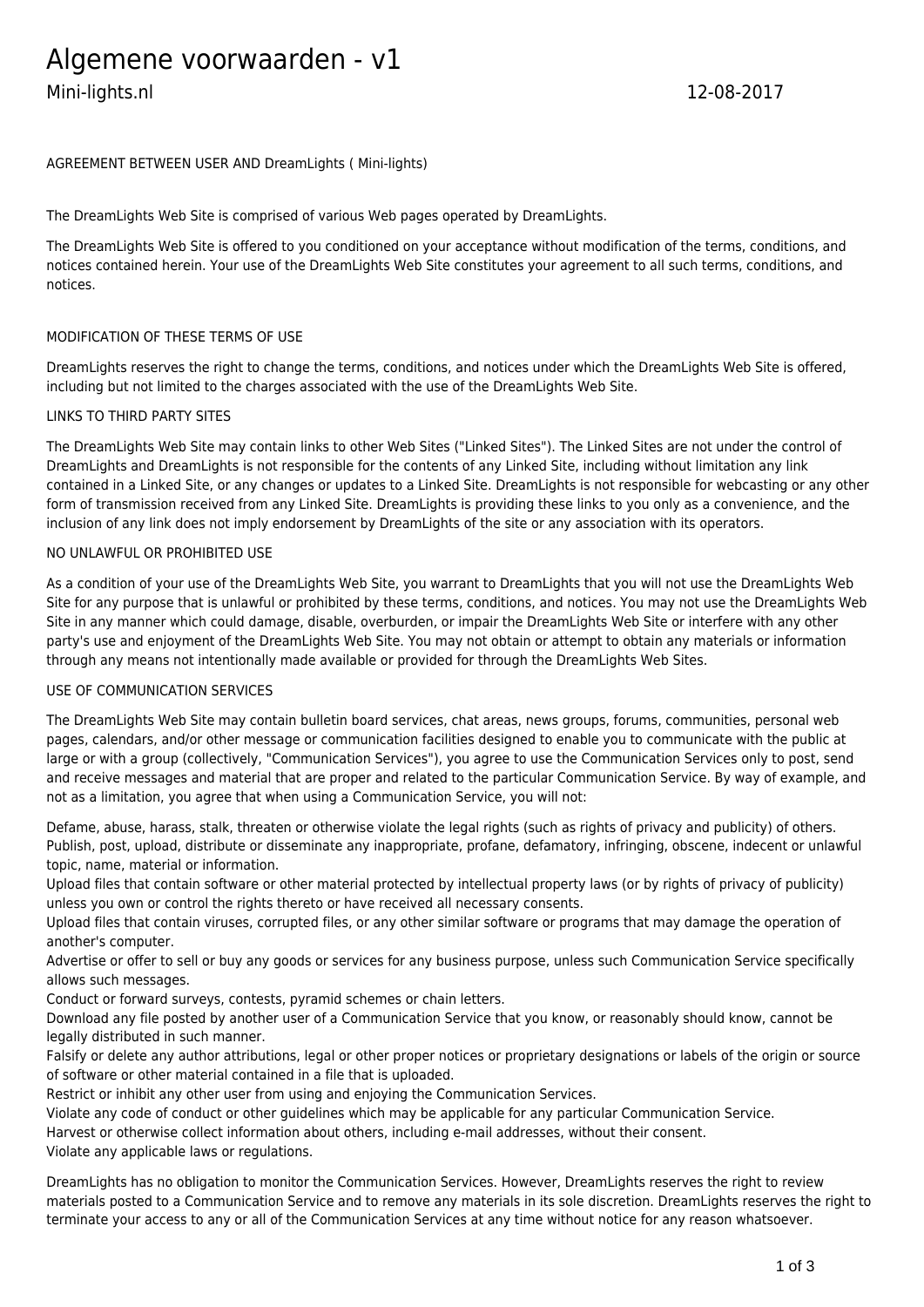DreamLights reserves the right at all times to disclose any information as necessary to satisfy any applicable law, regulation, legal process or governmental request, or to edit, refuse to post or to remove any information or materials, in whole or in part, in DreamLights's sole discretion.

Always use caution when giving out any personally identifying information about yourself or your children in any Communication Service. DreamLights does not control or endorse the content, messages or information found in any Communication Service and, therefore, DreamLights specifically disclaims any liability with regard to the Communication Services and any actions resulting from your participation in any Communication Service. Managers and hosts are not authorized DreamLights spokespersons, and their views do not necessarily reflect those of DreamLights.

Materials uploaded to a Communication Service may be subject to posted limitations on usage, reproduction and/or dissemination. You are responsible for adhering to such limitations if you download the materials.

## MATERIALS PROVIDED TO DreamLights OR POSTED AT ANY DreamLights WEB SITE

DreamLights does not claim ownership of the materials you provide to DreamLights (including feedback and suggestions) or post, upload, input or submit to any DreamLights Web Site or its associated services (collectively "Submissions"). However, by posting, uploading, inputting, providing or submitting your Submission you are granting DreamLights, its affiliated companies and necessary sublicensees permission to use your Submission in connection with the operation of their Internet businesses including, without limitation, the rights to: copy, distribute, transmit, publicly display, publicly perform, reproduce, edit, translate and reformat your Submission; and to publish your name in connection with your Submission.

No compensation will be paid with respect to the use of your Submission, as provided herein. DreamLights is under no obligation to post or use any Submission you may provide and may remove any Submission at any time in DreamLights's sole discretion.

By posting, uploading, inputting, providing or submitting your Submission you warrant and represent that you own or otherwise control all of the rights to your Submission as described in this section including, without limitation, all the rights necessary for you to provide, post, upload, input or submit the Submissions.

## LIABILITY DISCLAIMER

THE INFORMATION, SOFTWARE, PRODUCTS, AND SERVICES INCLUDED IN OR AVAILABLE THROUGH THE DreamLights WEB SITE MAY INCLUDE INACCURACIES OR TYPOGRAPHICAL ERRORS. CHANGES ARE PERIODICALLY ADDED TO THE INFORMATION HEREIN. DreamLights AND/OR ITS SUPPLIERS MAY MAKE IMPROVEMENTS AND/OR CHANGES IN THE DreamLights WEB SITE AT ANY TIME. ADVICE RECEIVED VIA THE DreamLights WEB SITE SHOULD NOT BE RELIED UPON FOR PERSONAL, MEDICAL, LEGAL OR FINANCIAL DECISIONS AND YOU SHOULD CONSULT AN APPROPRIATE PROFESSIONAL FOR SPECIFIC ADVICE TAILORED TO YOUR SITUATION.

DreamLights AND/OR ITS SUPPLIERS MAKE NO REPRESENTATIONS ABOUT THE SUITABILITY, RELIABILITY, AVAILABILITY, TIMELINESS, AND ACCURACY OF THE INFORMATION, SOFTWARE, PRODUCTS, SERVICES AND RELATED GRAPHICS CONTAINED ON THE DreamLights WEB SITE FOR ANY PURPOSE. TO THE MAXIMUM EXTENT PERMITTED BY APPLICABLE LAW, ALL SUCH INFORMATION, SOFTWARE, PRODUCTS, SERVICES AND RELATED GRAPHICS ARE PROVIDED "AS IS" WITHOUT WARRANTY OR CONDITION OF ANY KIND. DreamLights AND/OR ITS SUPPLIERS HEREBY DISCLAIM ALL WARRANTIES AND CONDITIONS WITH REGARD TO THIS INFORMATION, SOFTWARE, PRODUCTS, SERVICES AND RELATED GRAPHICS, INCLUDING ALL IMPLIED WARRANTIES OR CONDITIONS OF MERCHANTABILITY, FITNESS FOR A PARTICULAR PURPOSE, TITLE AND NON-INFRINGEMENT.

TO THE MAXIMUM EXTENT PERMITTED BY APPLICABLE LAW, IN NO EVENT SHALL DreamLights AND/OR ITS SUPPLIERS BE LIABLE FOR ANY DIRECT, INDIRECT, PUNITIVE, INCIDENTAL, SPECIAL, CONSEQUENTIAL DAMAGES OR ANY DAMAGES WHATSOEVER INCLUDING, WITHOUT LIMITATION, DAMAGES FOR LOSS OF USE, DATA OR PROFITS, ARISING OUT OF OR IN ANY WAY CONNECTED WITH THE USE OR PERFORMANCE OF THE DreamLights WEB SITE, WITH THE DELAY OR INABILITY TO USE THE DreamLights WEB SITE OR RELATED SERVICES, THE PROVISION OF OR FAILURE TO PROVIDE SERVICES, OR FOR ANY INFORMATION, SOFTWARE, PRODUCTS, SERVICES AND RELATED GRAPHICS OBTAINED THROUGH THE DreamLights WEB SITE, OR OTHERWISE ARISING OUT OF THE USE OF THE DreamLights WEB SITE, WHETHER BASED ON CONTRACT, TORT, NEGLIGENCE, STRICT LIABILITY OR OTHERWISE, EVEN IF DreamLights OR ANY OF ITS SUPPLIERS HAS BEEN ADVISED OF THE POSSIBILITY OF DAMAGES. BECAUSE SOME STATES/JURISDICTIONS DO NOT ALLOW THE EXCLUSION OR LIMITATION OF LIABILITY FOR CONSEQUENTIAL OR INCIDENTAL DAMAGES, THE ABOVE LIMITATION MAY NOT APPLY TO YOU. IF YOU ARE DISSATISFIED WITH ANY PORTION OF THE DreamLights WEB SITE, OR WITH ANY OF THESE TERMS OF USE, YOUR SOLE AND EXCLUSIVE REMEDY IS TO DISCONTINUE USING THE DreamLights WEB SITE.

#### SERVICE CONTACT : info@cmsxpress.nl

## TERMINATION/ACCESS RESTRICTION

DreamLights reserves the right, in its sole discretion, to terminate your access to the DreamLights Web Site and the related services or any portion thereof at any time, without notice. GENERAL To the maximum extent permitted by law, this agreement is governed by the laws of the State of Washington, U.S.A. and you hereby consent to the exclusive jurisdiction and venue of courts in San Mateo County, California, U.S.A. in all disputes arising out of or relating to the use of the DreamLights Web Site. Use of the DreamLights Web Site is unauthorized in any jurisdiction that does not give effect to all provisions of these terms and conditions,